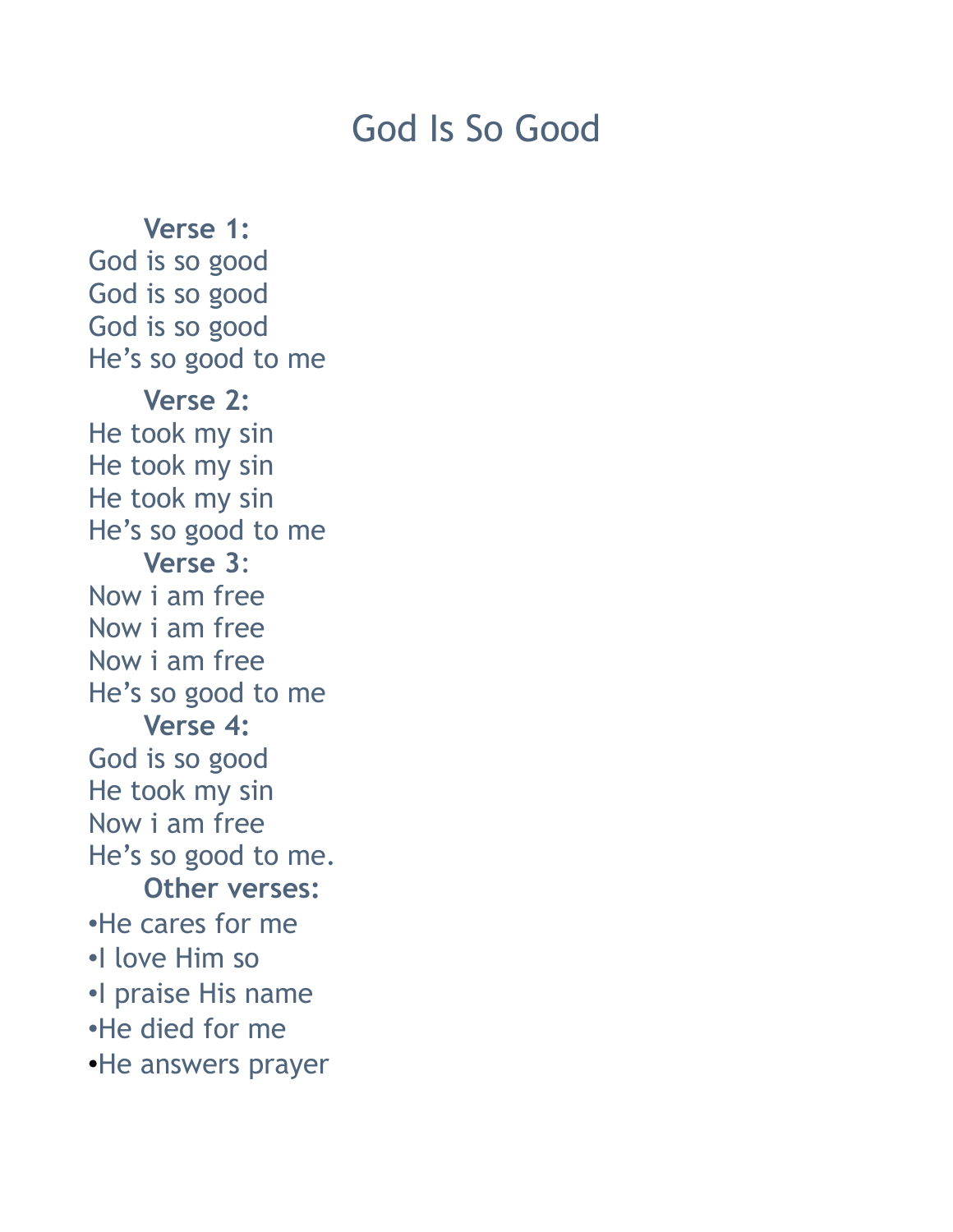## God Is So Good (with chords)

**Verse 1: G**God is so Dgood  $D<sup>7</sup>$  God is so  $G$  good G<sup>7</sup> God is so C<sub>good</sub> He's so  $G$  good  $D$  to  $G$  me **Verse 2:**  $G$ He took my  $D$ sin  $D^7$  He took my  $G$ sin G<sup>7</sup> He took my Csin He's so  $G$  good  $D$ to  $G$ me **Verse 3**: **G**Now i am Dfree  $D<sup>7</sup>$  Now i am  $G$  free G<sup>7</sup> Now i am Cfree He's so  $G$  good  $D$  to  $G$  me **Verse 4:** GGod is so Dgood  $D^7$  He took my  $G$ sin G<sup>7</sup> Now i am Cfree He's so  $G$  good  $D$  to  $G$  me. **Other verses:** •He cares for me •I love Him so •I praise His name •He died for me